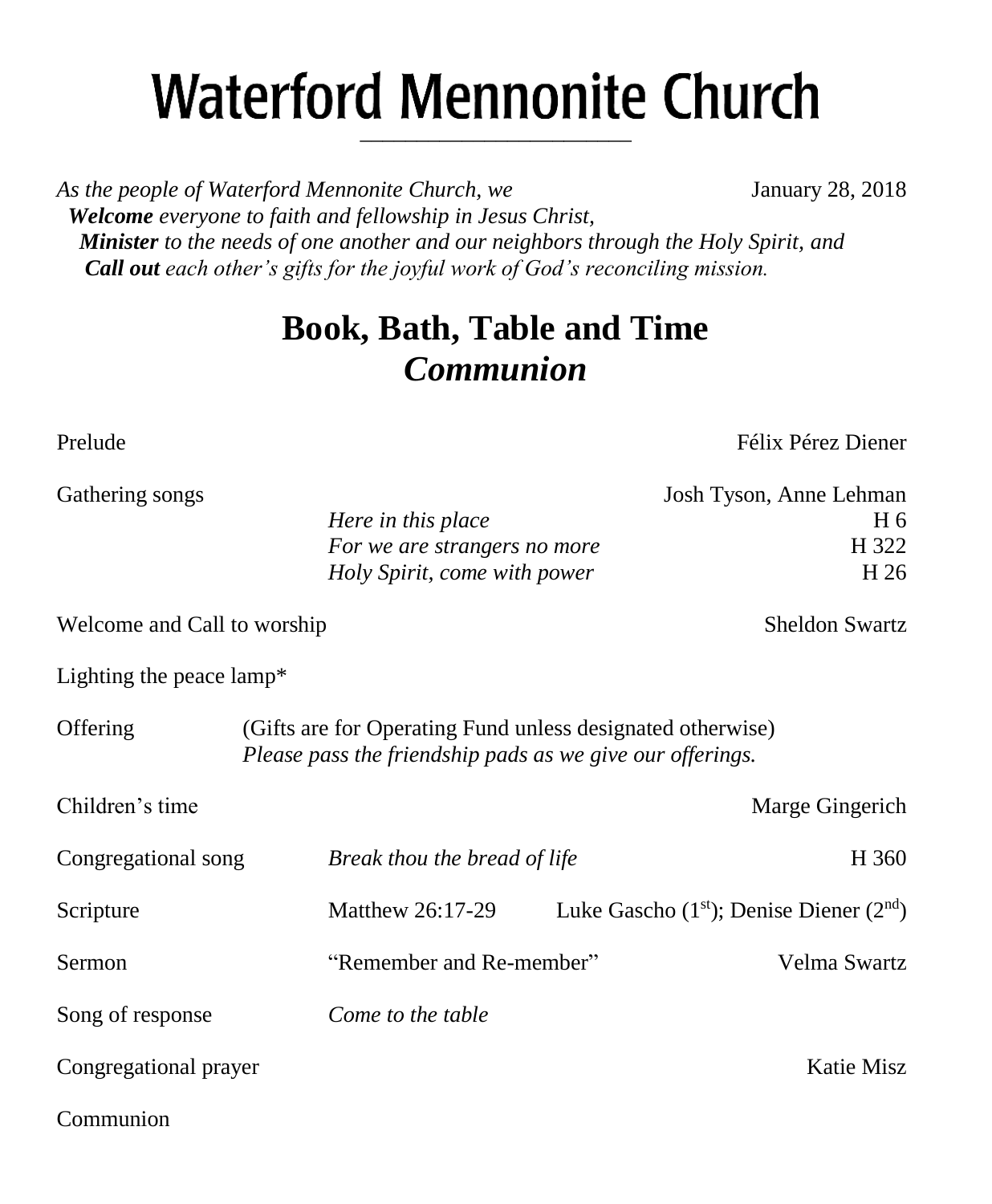#### **Benediction**

Sending song *Praise God from whom* H 118

H = *Hymnal: A Worship Book*; SJ = *Sing the Journey; SS = Sing the Story*

\*We light the peace lamp every Sunday to lament all unnecessary and violent loss of life around the world.

**Living Stream Worship: The services are live streamed at** [www.waterfordchurch.org](http://www.waterfordchurch.org/)

**Today we will share in communion.** Let's prepare ourselves in our relationships with others, with ourselves, and with God in anticipation of sharing the bread and the cup. As did the early church (Acts 2:43-47), we will collect offerings for the Sharing Fund in the baskets at the back after the service. This fund benefits people in need within the congregation.

#### **Special events this week**

Tonight 4:00–6:00 p.m. HOPE Informational Session to learn about immigration issues and ways to respond to threats to our neighbors. Saturday 9:30-12:30 a.m. HOPE training session for those who want to learn how to become an ally or advocate in support of the immigrant population.

#### **Welcome Guests**

Large print copies of the bulletin and the hymnal and hearing aid systems are available from the ushers. Sermon boards for children are available at the back door; please pick one up as you enter. You are invited to bring infants through age two children to the nursery. Pick up the newsletter, *Buzz,* from the welcome kiosk in the foyer.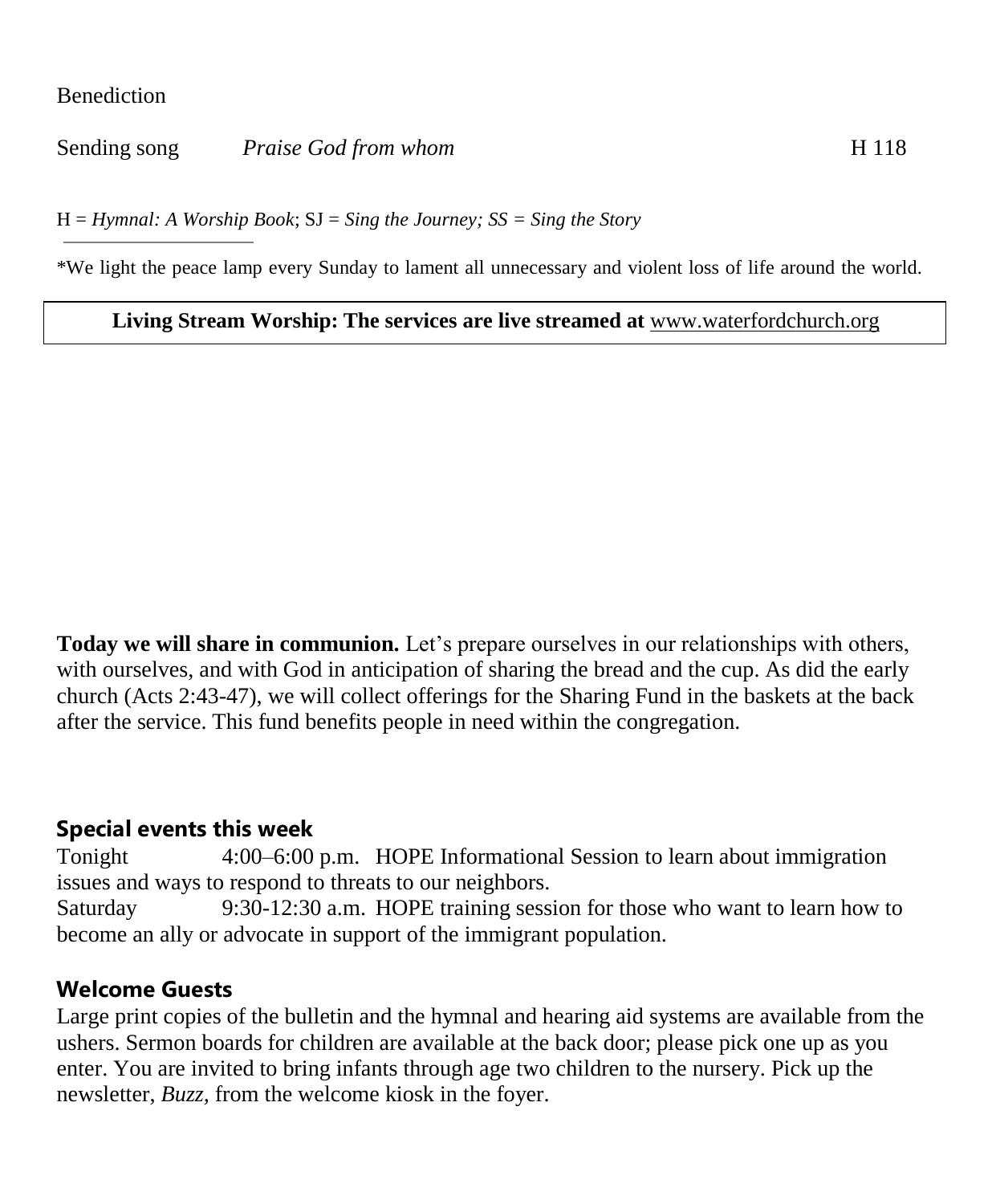## **Prayers for Brothers and Sisters**

This week we remember in prayer college student *Ethan Miller* who is a junior at Eastern Mennonite University.

*Merrill and Lola Gingerich* as they leave this week for a month to work with SOOP in Phoenix, Ariz.

*Jerrell & Jane Ross Richer* in Ecuador, that they may have success making arrangements for transportation, food, accommodations and activities for a Cofan youth retreat in February.

Today, *Mennonite Mission Network's Service Adventure leaders* are concluding a retreat in San Diego. Pray that the spiritual and physical renewal they experienced through worship and fellowship will inspire and sustain them in the coming months of mentoring the participants in their units.

For an *interim pastor* to serve our congregation during Pastor Cindy's sabbatical.

Thank God for the avoidance of an ICE detention center in Elkhart County.

#### **Welcome Team**

| Greeter/Hosts  | Elmer & Deloris Wyse                                                              |
|----------------|-----------------------------------------------------------------------------------|
| Ushers         | Ken Otto, Dennis Myers, Jerry Golden $(1st)$ ;                                    |
|                | Glenn Reinford, Wade Ramer, Krista Daniels (2 <sup>nd</sup> )                     |
| <b>Nursery</b> | Jane Otto, Julie Zehr (1 <sup>st</sup> ); Barb Westerbeek, Kathy Myers (Nurture); |
|                | Greg & Melanie Hire $(2nd)$                                                       |
| Audiovisual    | Bob Hochstedler, Colin Berkey, Jordan Graber Kauffman                             |